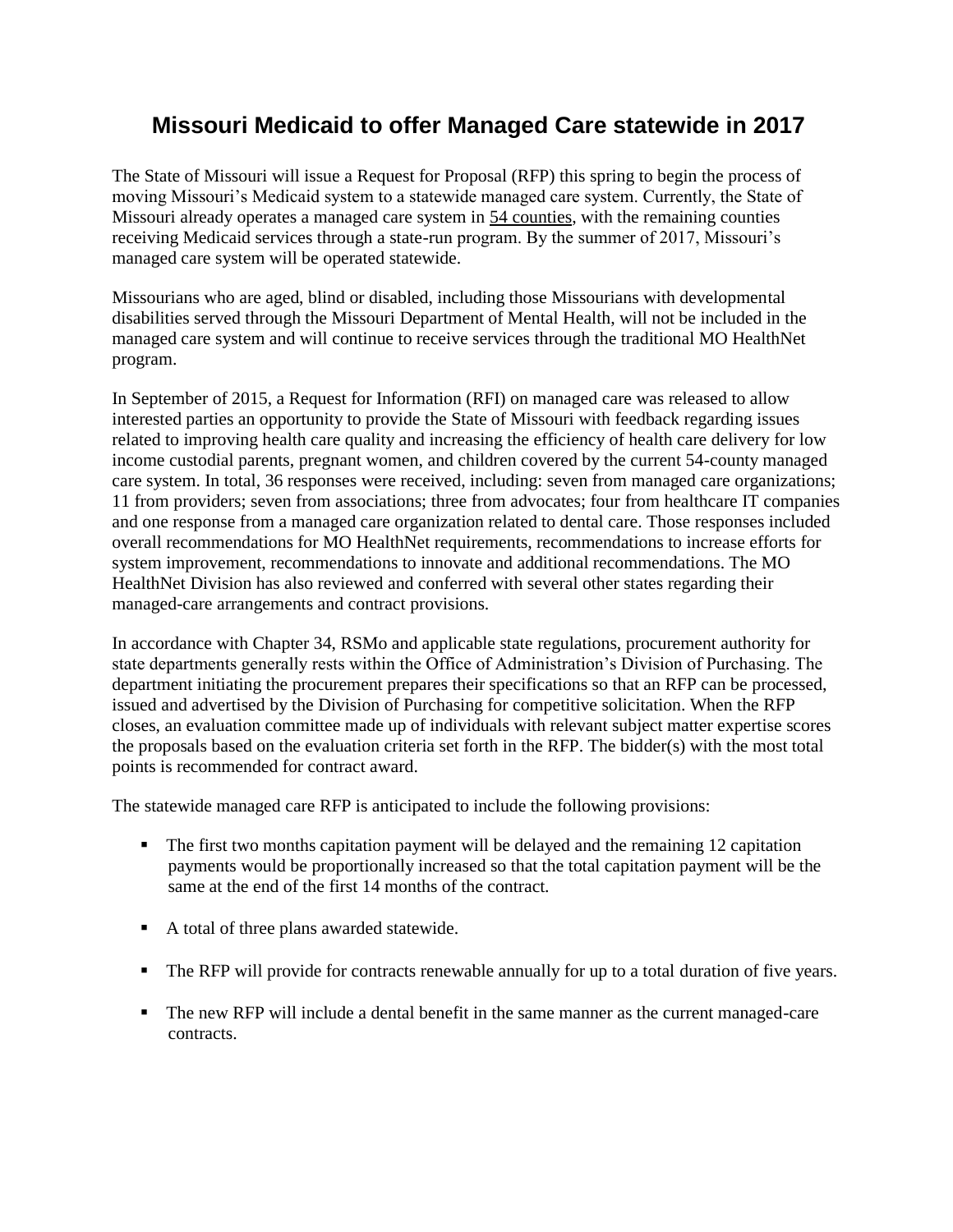- In order to increase accountability of managed-care plans receiving the RFP award there will be an increase in MCO performance incentives. The current performance incentive payment is based on a 2.5% capitation withhold. The capitation withhold will be increased to 5%.
- In order to further right-size the market share across the awarded plans the current 60% max market share per plan cap will be lowered to 55%. There will be no change in the current minimum market share of 20%.
- The managed care contracts awarded will also include a provision allowing for Medicaid eligibility expansion, should the General Assembly pass legislation authorizing such expansion.

The anticipated timeline for implementation for Missouri's statewide managed care system is as follows:

#### **Friday, April 29, 2016**

The RFP and Data Book prepared by the MO HealthNet Division will be made available by the OA Division of Purchasing for competitive solicitation.

#### **Friday, August 1, 2016**

Bid/proposal period closes. Materials due to the Office of Administration, Division of Purchasing

#### **July - September, 2016**

Bids will be scored by an evaluation committee made up of representatives from applicable state agencies

## **Mid October 2016**

Contracts will be awarded by the Office of Administration.

## **October 2016 – April 2017**

The companies awarded the managed care contracts will develop their provider networks and begin pre-enrolling Medicaid participants.

### **May 1, 2017**

Medicaid services through the statewide managed care system begin.